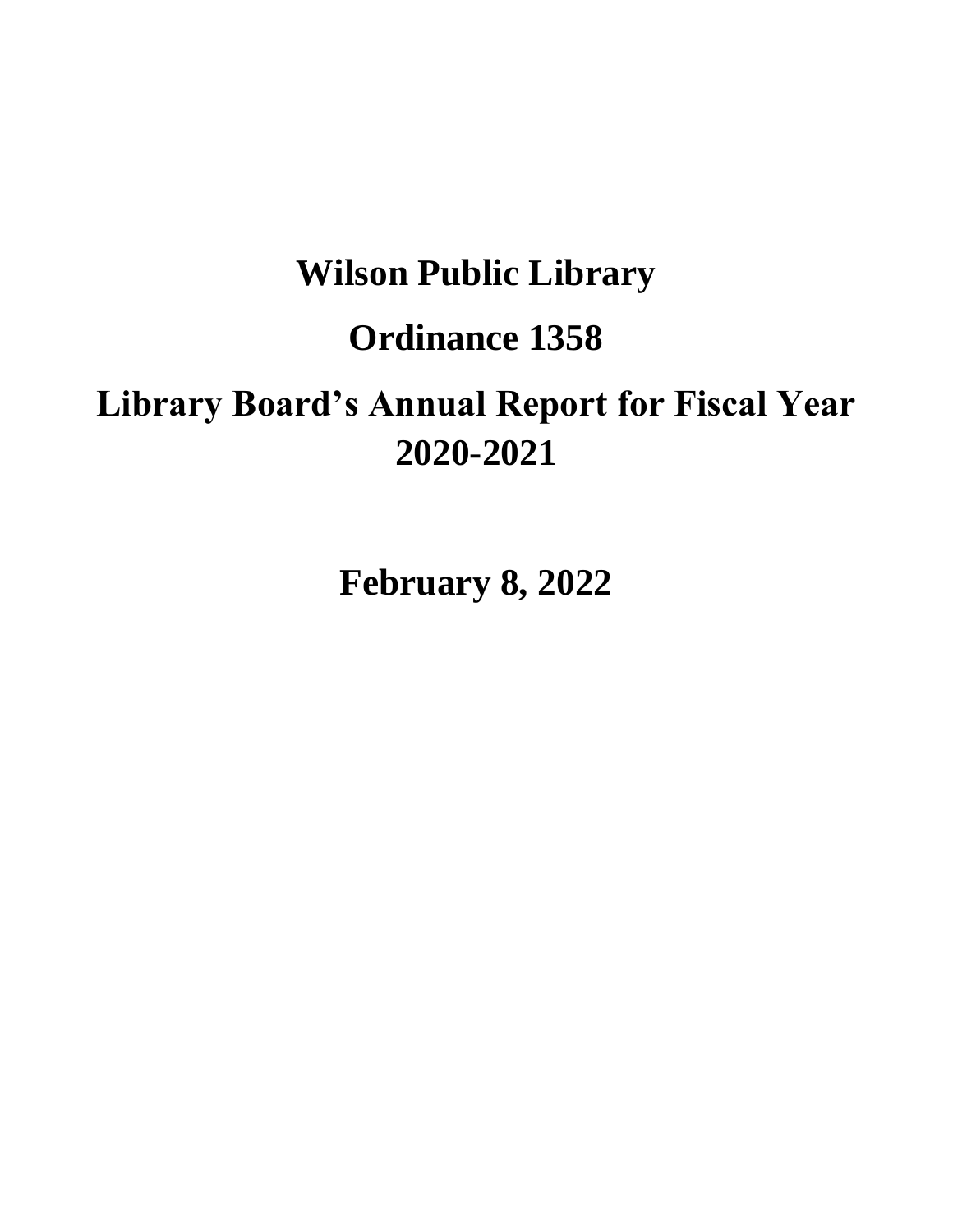#### **TOTAL INCOME RECEIVED 10-1-2020 TO 9-30-2021**

See attached spreadsheet for visual description of money received 2020-2021

### TOTAL INCOME DEPOSITED TO WAYPOINT BANK: *\$4,579.48*

#### OTHER INCOME:

| LIBRARY STATE AID:                                             | \$1,143.00 |
|----------------------------------------------------------------|------------|
| <b>FEDERAL ARPA GRANT:</b>                                     | \$4,777.00 |
| NEBRASKA LIBRARY COMMISSION LENDER COMPENSATION:               | \$768.00   |
| <b>COZAD LIBRARY FOUNDATION REMAINDER OF NASA GRANT FUNDS:</b> | \$102.00   |
| CHARITABLE FUND OF COZAD (Dot Day books):                      | \$615.00   |
| COZAD LIBRARY FOUNDATION, MEMORIAL BOOKS:                      | \$103.00   |

#### **TOTAL ADDITIONAL INCOME: \$12,087.48 including income deposited to Waypoint Bank**

| MATERIALS ADDED DURING YEAR per Statistical Report:                                                | 3,894 |           |
|----------------------------------------------------------------------------------------------------|-------|-----------|
| <b>MATERIALS DELETED DURING YEAR per Statistical Report:</b>                                       | 2,177 |           |
| PUBLIC COMPUTER USAGE:                                                                             | 1,547 | $(-1610)$ |
| <b>WIFI USAGE:</b>                                                                                 | 918   | $(+65)$   |
| <b>CHILD COMPUTER USAGE:</b>                                                                       | 116   | $(-151)$  |
| <b>MICROFILM READ:</b>                                                                             | 18    | $(+10)$   |
| <b>MICROFILM READERS:</b>                                                                          |       | $(+7)$    |
| <b>INTERLIBRARY LOANS for Wilson Public Library</b><br>182                                         |       | $(+49)$   |
| <b>INTERLIBRARY LOANS from Wilson Public Library</b>                                               | 207   |           |
| LOANS OF DOWNLOADABLE MATERIAL OWNED BY WPL TO PATRONS FROM OTHER<br><b>LIBRARIES IN NEBRASKA:</b> | 5,635 | $(+149)$  |
| Number of Registered Borrowers<br>(includes family cards)                                          | 1,996 |           |
|                                                                                                    |       |           |
| <b>BOOKS HELD AT END OF CURRENT YEAR:</b>                                                          |       | 26,799    |
| PHYSICAL AUDIO BOOKS HELD AT END OF CURRENT YEAR:                                                  |       | 1,329     |
| *EBOOKS HELD AT END OF CURRENT YEAR:                                                               |       | 32,242    |
| *DOWNLOADABLE AUDIO BOOKS HELD AT END OF CURRENT YEAR:<br>20,608                                   |       |           |
| PHYSICAL VIDEO UNITS (vhs and dvd) HELD AT END OF CURRENT YEAR:                                    |       | 1,667     |

#### **COLLECTIONS FY 2020-2021:**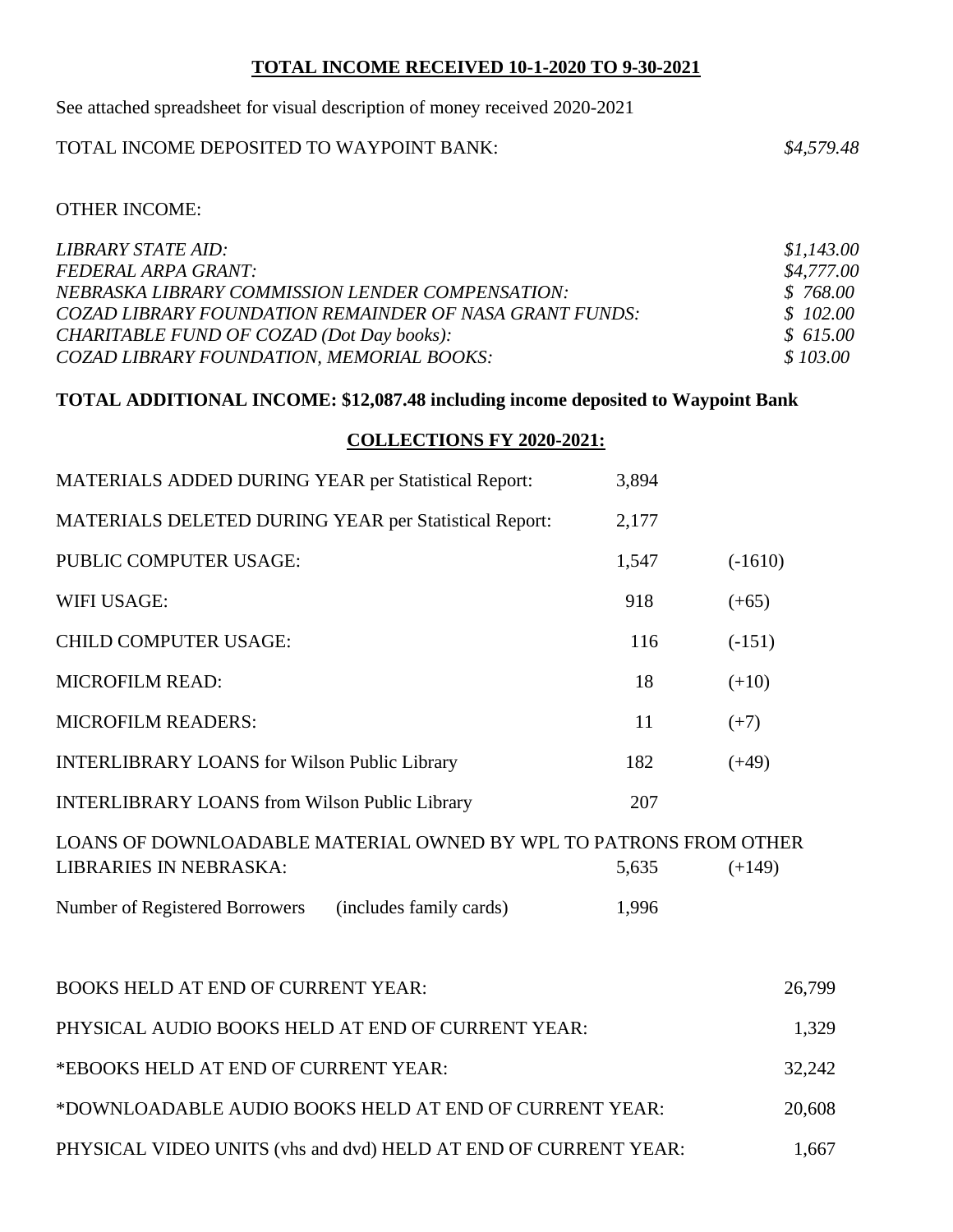| *DOWNLOADABLE VIDEO UNITS HELD AT END OF CURRENT YEAR:         | 188    |
|----------------------------------------------------------------|--------|
| DATABASES:                                                     | 28     |
| PRINT SERIAL SUBSCRIPTIONS:                                    | 30     |
| OTHER MISCELLANEOUS ITEMS, INCLUDING BACK SERIALS & GENEALOGY: | 2,248  |
| *TOTAL DOWNLOADABLE COLLECTION:                                | 53,038 |
| <b>TOTAL PHYSICAL COLLECTION AT WILSON PUBLIC LIBRARY</b>      | 32,043 |
| TOTAL WILSON PUBLIC LIBRARY COLLECTION PER STATISTICAL REPORT: | 85,111 |

### **CIRCULATION FY 2020-2021**

| <b>TOTAL WILSON PUBLIC LIBRARY CIRCULATION 2020-2021:</b>    |        |           | 29,858 | $(+2680)$ |
|--------------------------------------------------------------|--------|-----------|--------|-----------|
| <b>TOTAL DOWNLOADABLE CIRCULATION FOR 2020-2021:</b>         |        |           | 5,985  | $(+535)$  |
| <b>TOTAL PHYSICAL CIRCULATION FOR 2020-2021 PER FOLLETT:</b> |        |           | 23,873 | $(+2145)$ |
| Children's downloadable circulated:                          | 581    | $(+220)$  |        |           |
| Children's materials circulated:                             | 12,784 | $(+3214)$ |        |           |
| Adult downloadable materials circulated:                     | 5,404  | $(+315)$  |        |           |
| Adult materials circulated:                                  | 10,675 | $(-1483)$ |        |           |

#### **PROGRAMMING 10/01/2020-9/30/2021:**

| NUMBER OF CHILDREN'S PROGRAMS TARGETED 0-5:  | 107  |
|----------------------------------------------|------|
| <b>TOTAL ATTENDANCE:</b>                     | 1771 |
| NUMBER OF CHILDREN'S PROGRAMS TARGETED 6-11: | 63   |
| TOTAL ATTENDANCE:                            | 1062 |
| NUMBER OF YOUTH PROGRAMS TARGETED 12-18:     | 42   |
| TOTAL ATTENDANCE:                            | 175  |
| NUMBER OF ADULT PROGRAMS TARGETED 19+:       | 56   |
| <b>TOTAL ATTENDANCE:</b>                     | 297  |
| NUMBER OF GENERAL INTEREST PROGRAMS:         | 16   |
| TOTAL ATTENDANCE:                            | 1059 |